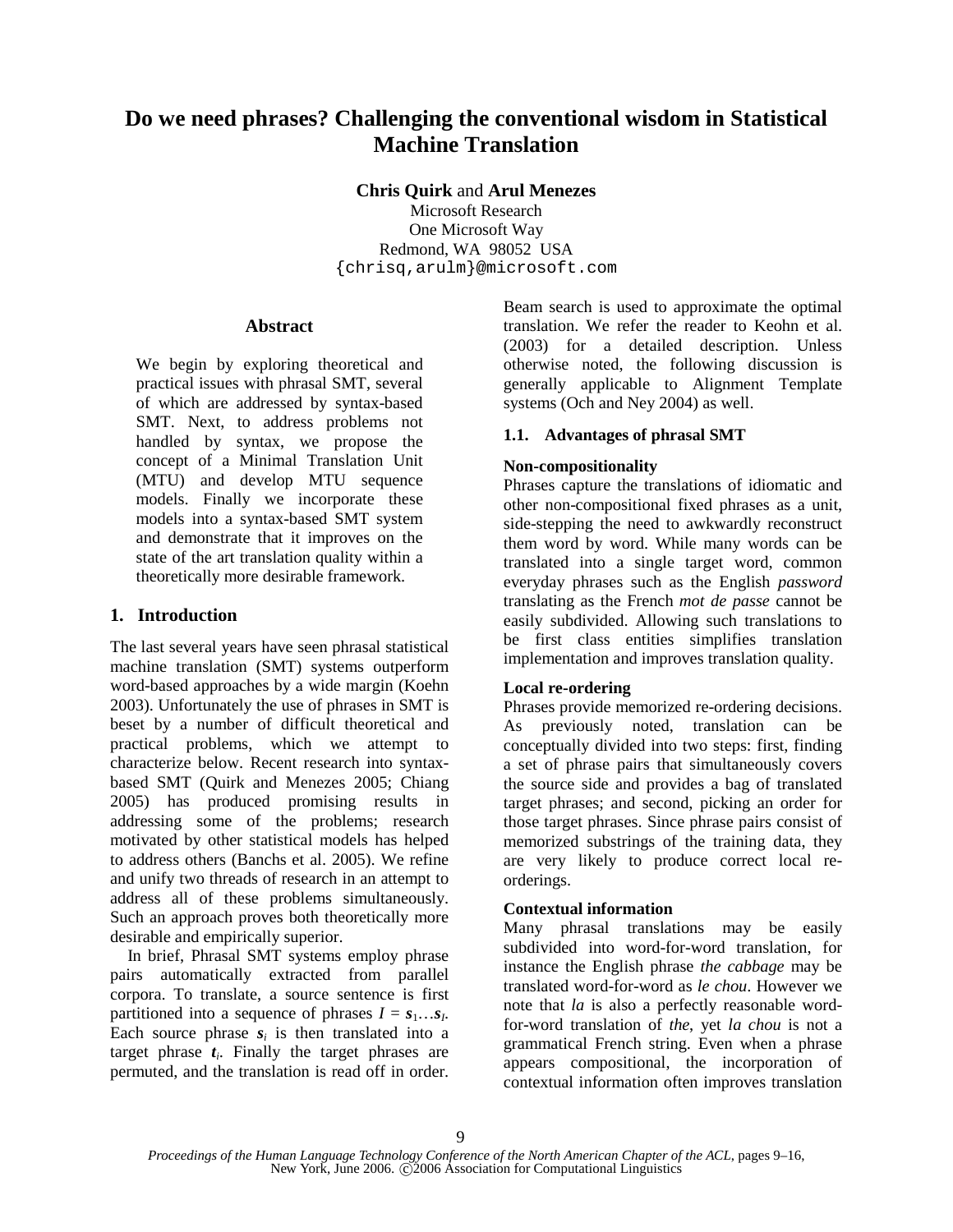quality. Phrases are a straightforward means of capturing local context.

#### **1.2. Theoretical problems with phrasal SMT**

#### **Exact substring match; no discontiguity**

Large fixed phrase pairs are effective when an exact match can be found, but are useless otherwise. The alignment template approach (where phrases are modeled in terms of word classes instead of specific words) provides a solution at the expense of truly fixed phrases. Neither phrasal SMT nor alignment templates allow discontiguous translation pairs.

#### **Global re-ordering**

Phrases do capture local reordering, but provide no global re-ordering strategy, and the number of possible orderings to be considered is not lessened significantly. Given a sentence of *n* words, if the average target phrase length is 4 words (which is unusually high), then the reordering space is reduced from  $n!$  to only  $(n/4)!$ : still impractical for exact search in most sentences. Systems must therefore impose some limits on phrasal reordering, often hard limits based on distance as in Koehn et al. (2003) or some linguistically motivated constraint, such as ITG (Zens and Ney, 2004). Since these phrases are not bound by or even related to syntactic constituents, linguistic generalizations (such as SVO becoming SOV, or prepositions becoming postpositions) are not easily incorporated into the movement models.

#### **Probability estimation**

To estimate the translation probability of a phrase pair, several approaches are used, often concurrently as features in a log-linear model. Conditional probabilities can be estimated by maximum likelihood estimation. Yet the phrases most likely to contribute important translational and ordering information—the longest ones—are the ones most subject to sparse data issues.

Alternately, conditional phrasal models can be constructed from word translation probabilities; this approach is often called lexical weighting (Vogel et al. 2003). This avoids sparse data issues, but tends to prefer literal translations where the word-for-word probabilities are high Furthermore most approaches model phrases as bags of words, and fail to distinguish between local re-ordering possibilities.

#### **Partitioning limitation**

A phrasal approach partitions the sentence into strings of words, making several questionable assumptions along the way. First, the probability of the partitioning is never considered. Long phrases tend to be rare and therefore have sharp probability distributions. This adds an inherent bias toward long phrases with questionable MLE probabilities (e.g.  $1/1$  or  $2/2$ ).<sup>1</sup>

Second, the translation probability of each phrase pair is modeled independently. Such an approach fails to model any phenomena that reach across boundaries; only the target language model and perhaps whole-sentence bag of words models cross phrase boundaries. This is especially important when translating into languages with agreement phenomena. Often a single phrase does not cover all agreeing modifiers of a headword; the uncovered modifiers are biased toward the most common variant rather than the one agreeing with its head. Ideally a system would consider overlapping phrases rather than a single partitioning, but this poses a problem for generative models: when words are generated multiple times by different phrases, they are effectively penalized.

#### **1.3. Practical problem with phrases: size**

In addition to the theoretical problems with phrases, there are also practical issues. While phrasal systems achieve diminishing returns due

<sup>1</sup> The Alignment Template approach differs slightly here. Phrasal SMT estimates the probability of a phrase pair as:

$$
\phi(\bar{t} \mid \bar{s}) = \frac{count(\bar{s}, \bar{t})}{\sum_{\bar{t}}, count(\bar{s}, \bar{t}^*)}
$$

The Alignment Template method incorporates a loose partitioning probability by instead estimating the probability as (in the special case where each word has a unique class):

$$
p(\bar{t} | \bar{s}) = \frac{count(\bar{s}, \bar{t})}{count(\bar{s})}
$$

Note that these counts could differ significantly. Picture a source phrase that almost always translates into a discontiguous phrase (e.g. English *not* becoming French *ne* … *pas*), except for the rare occasion where, due to an alignment error or odd training data, it translates into a contiguous phrase (e.g. French *ne parle pas*). Then the first probability formulation of *ne parle pas* given *not* would be unreasonably high. However, this is a partial fix since it again suffers from data sparsity problems, especially on longer templates where systems hope to achieve the best benefits from phrases.

 $\overline{a}$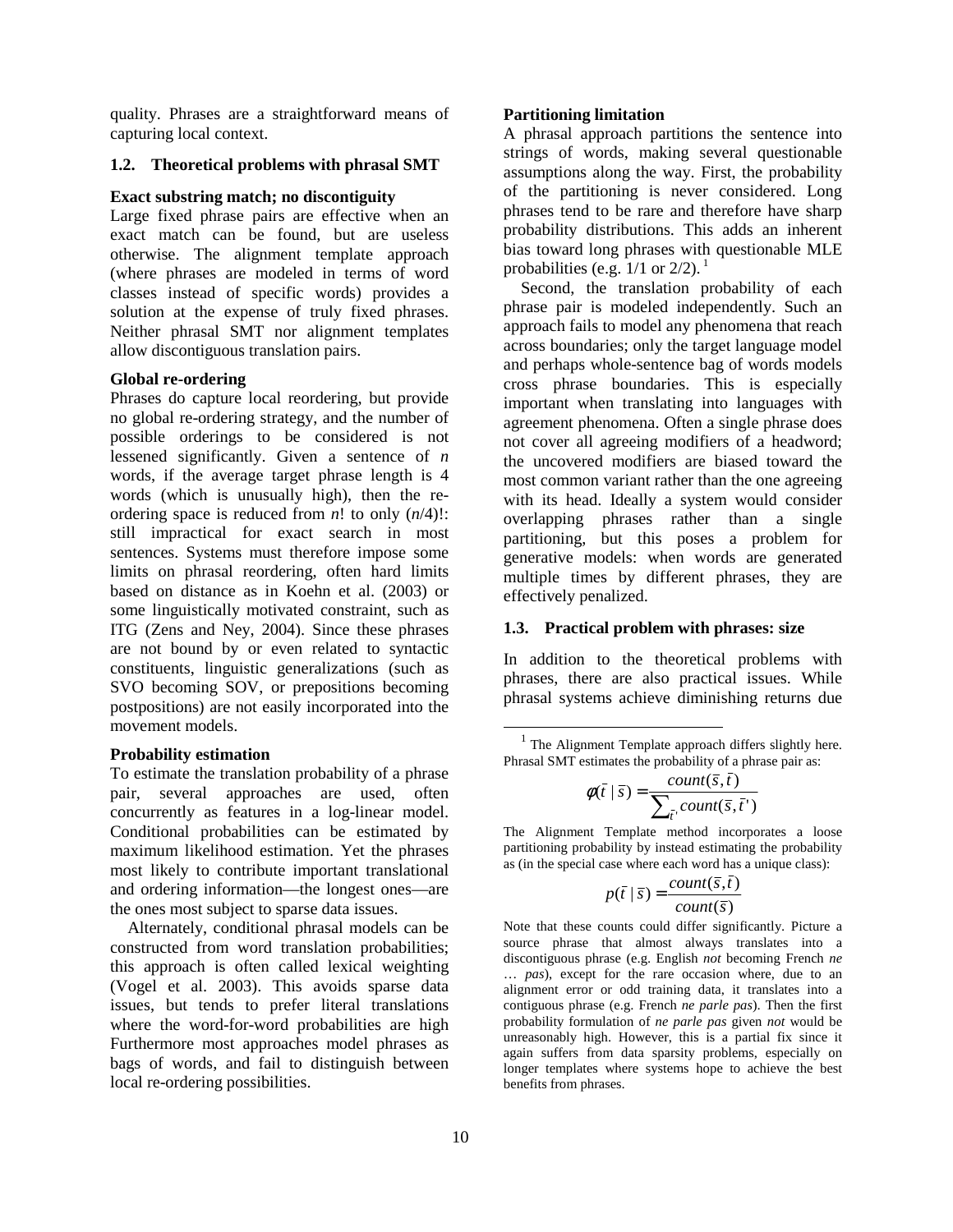to sparse data, one does see a small incremental benefit with increasing phrase lengths. Given that storing all of these phrases leads to very large phrase tables, many research systems simply limit the phrases gathered to those that could possibly influence some test set. However, this is not feasible for true production MT systems, since the data to be translated is unknown.

# **2. Previous work**

# **2.1. Delayed phrase construction**

To avoid the major practical problem of phrasal SMT—namely large phrase tables, most of which are not useful to any one sentence—one can instead construct phrase tables on the fly using an indexed form of the training data (Zhang and Vogel 2005; Callison-Burch et al. 2005). However, this does not relieve any of the theoretical problems with phrase-based SMT.

# **2.2. Syntax-based SMT**

Two recent systems have attempted to address the contiguity limitation and global re-ordering problem using syntax-based approaches.

### **Hierarchical phrases**

Recent work in the use of hierarchical phrases (Chiang 2005) improves the ability to capture linguistic generalizations, and also removes the limitation to contiguous phrases. Hierarchical phrases differ from standard phrases in one important way: in addition to lexical items, a phrase pair may contain indexed placeholders, where each index must occur exactly once on each side. Such a formulation leads to a formally syntax-based translation approach, where translation is viewed as a parallel parsing problem over a grammar with one non-terminal symbol. This approach significantly outperforms a phrasal SMT baseline in controlled experimentation.

Hierarchical phrases do address the need for non-contiguous phrases and suggest a powerful ordering story in the absence of linguistic information, although this reordering information is bound in a deeply lexicalized form. Yet they do not address the phrase probability estimation problem; nor do they provide a means of modeling phenomena across phrase boundaries. The practical problems with phrase-based translation systems are further exacerbated, since

the number of translation rules with up to two non-adjacent non-terminals in a 1-1 monotone sentence pair of *n* source and target words is  $O(n^6)$ , as compared to  $O(n^2)$  phrases.

### **Treelet Translation**

Another means of extending phrase-based translation is to incorporate source language syntactic information. In Quirk and Menezes (2005) we presented an approach to phrasal SMT based on a parsed dependency tree representation of the source language. We use a source dependency parser and project a target dependency tree using a word-based alignment, after which we extract tree-based phrases ('treelets') and train a tree-based ordering model. We showed that using treelets and a tree-based ordering model results in significantly better translations than a leading phrase-based system (Pharaoh, Koehn 2004), keeping all other models identical.

Like the hierarchical phrase approach, treelet translation succeeds in improving the global reordering search and allowing discontiguous phrases, but does not solve the partitioning or estimation problems. While we found our treelet system more resistant to degradation at smaller phrase sizes than the phrase-based system, it nevertheless suffered significantly at very small phrase sizes. Thus it is also subject to practical problems of size, and again these problems are exacerbated since there are potentially an exponential number of treelets.

# **2.3. Bilingual** *n***-gram channel models**

To address on the problems of estimation and partitioning, one recent approach transforms channel modeling into a standard sequence modeling problem (Banchs et al. 2005). Consider the following aligned sentence pair in Figure 1a. In such a well-behaved example, it is natural to consider the problem in terms of sequence models. Picture a generative process that produces a sentence pair in left to right, emitting a pair of words in lock step. Let  $M = \langle m_1, ..., m_n \rangle$ be a sequence of word pairs  $m_i = \langle s, t \rangle$ . Then one can generatively model the probability of an aligned sentence pair using techniques from *n*gram language modeling: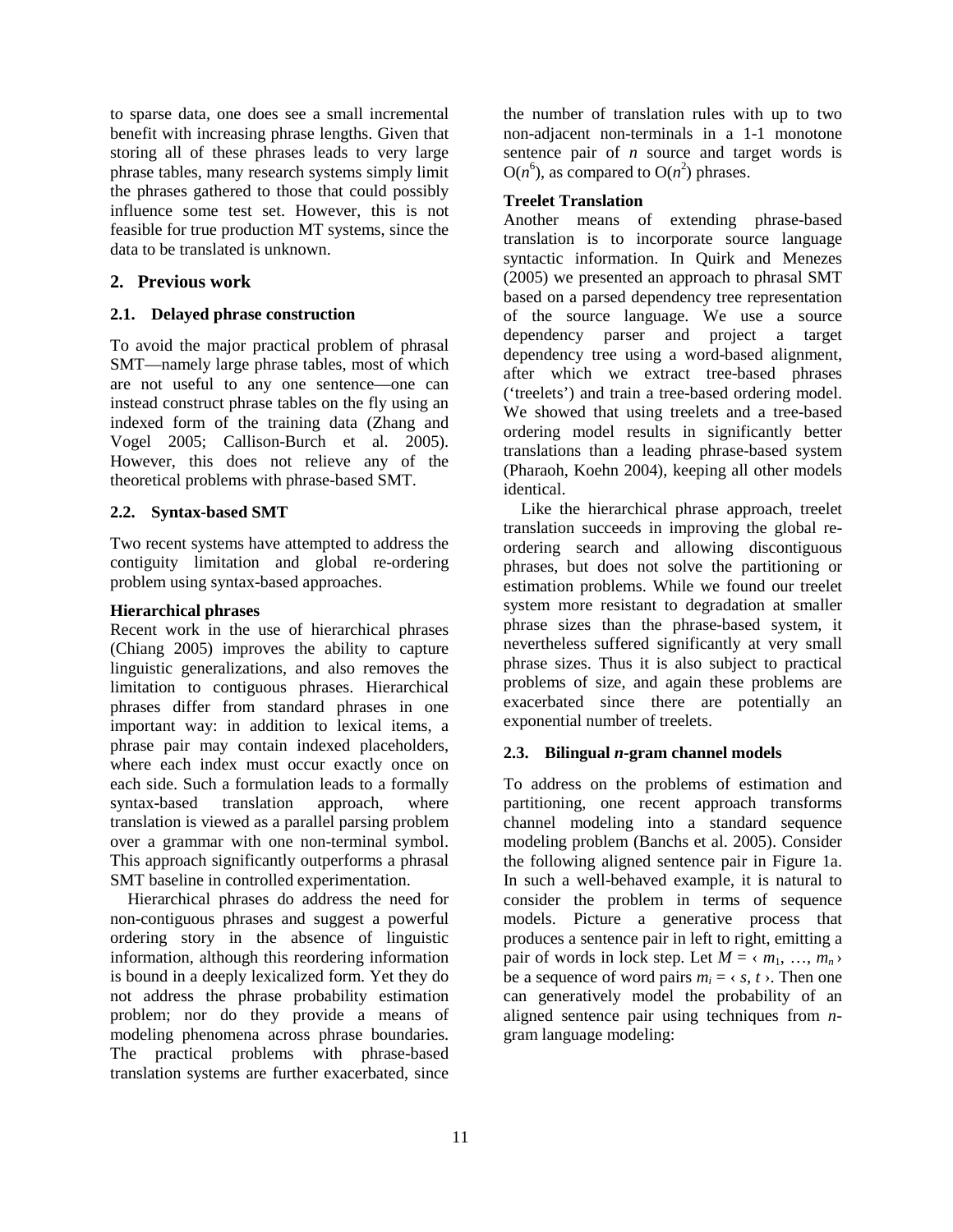| avoid<br>to                                  | these errors $\mathbf{r}$ , rename the |  | module |
|----------------------------------------------|----------------------------------------|--|--------|
|                                              |                                        |  |        |
| pour éviter ces erreurs , renommez le module |                                        |  |        |
| (a) Monotone aligned sentence pair           |                                        |  |        |

| following | example               | table       |
|-----------|-----------------------|-------------|
| the       | renames               | the         |
| exemple   | suivant change le nom | table<br>de |

(b) More common non-monotone aligned sentence pair

**Figure 1**. Example aligned sentence pairs.

$$
P(S, T, A) = P(M)
$$
  
=  $\sum_{i=1}^{k} P(m_i | m_1^{i-1})$   
 $\approx \sum_{i=1}^{k} P(m_i | m_{i-n}^{i-1})$ 

 When an alignment is one-to-one and monotone, this definition is sufficient. However alignments are seldom purely one-to-one and monotone in practice; Figure 1b displays common behavior such as one-to-many alignments, inserted words, and non-monotone translation. To address these problems, Banchs et al. (2005) suggest defining tuples such that:

- (1) the tuple sequence is monotone,
- (2) there are no word alignment links between two distinct tuples,
- (3) each tuple has a non-NULL source side, which may require that target words aligned to NULL are joined with their following word, and
- (4) no smaller tuples can be extracted without violating these constraints.

Note that *M* is now a sequence of phrase pairs instead of word pairs. With this adjusted definition, even Figure 1b can be generated using the same process using the following tuples:

$$
m_1 = \langle \text{ the, } l' \rangle
$$
\n
$$
m_2 = \langle \text{ following example, example suivant} \rangle
$$
\n
$$
m_3 = \langle \text{ renames, change le nom} \rangle
$$
\n
$$
m_4 = \langle \text{ the, de la } \rangle
$$
\n
$$
m_5 = \langle \text{ table, table } \rangle
$$

There are several advantages to such an approach. First, it largely avoids the partitioning problem; instead of segmenting into potentially large phrases, the sentence is segmented into much smaller tuples, most often pairs of single words. Furthermore the failure to model a partitioning probability is much more defensible

when the partitions are much smaller. Secondly, n-gram language model probabilities provide a robust means of estimating phrasal translation probabilities in context that models interactions between *all* adjacent tuples, obviating the need for overlapping mappings.

These tuple channel models still must address practical issues such as model size, though much work has been done to shrink language models with minimal impact to perplexity (e.g. Stolcke 1998), which these models could immediately leverage. Furthermore, these models do not address the contiguity problem or the global reordering problem.

#### **3. Translation by MTUs**

In this paper, we address all four theoretical problems using a novel combination of our syntactically-informed treelet approach (Quirk and Menezes 2005) and a modified version of bilingual *n*-gram channel models (Banchs et al. 2005). As in our previous work, we first parse the sentence into a dependency tree. After this initial parse, we use a global search to find a candidate that maximizes a log-linear model, where these candidates consist of a target word sequence annotated with a dependency structure, a word alignment, and a treelet decomposition.

We begin by exploring minimal translation units and the models that concern them.

# **3.1. Minimal Translation Units**

Minimal Translation Units (MTUs) are related to the tuples of Banchs et al. (2005), but differ in several important respects. First, we relieve the restriction that the MTU sequence be monotone. This prevents spurious expansion of MTUs to incorporate adjacent context only to satisfy monotonicity. In the example, note that the previous algorithm would extract the tuple ‹*following example*, *exemple suivant*› even though the translations are mostly independent. Their partitioning is also context dependent: if the sentence did not contain the words *following* or *suivant*, then ‹ *example*, *exemple* › would be a single MTU. Secondly we drop the requirement that no MTU have a NULL source side. While some insertions can be modeled in terms of adjacent words, we believe more robust models can be obtained if we consider insertions as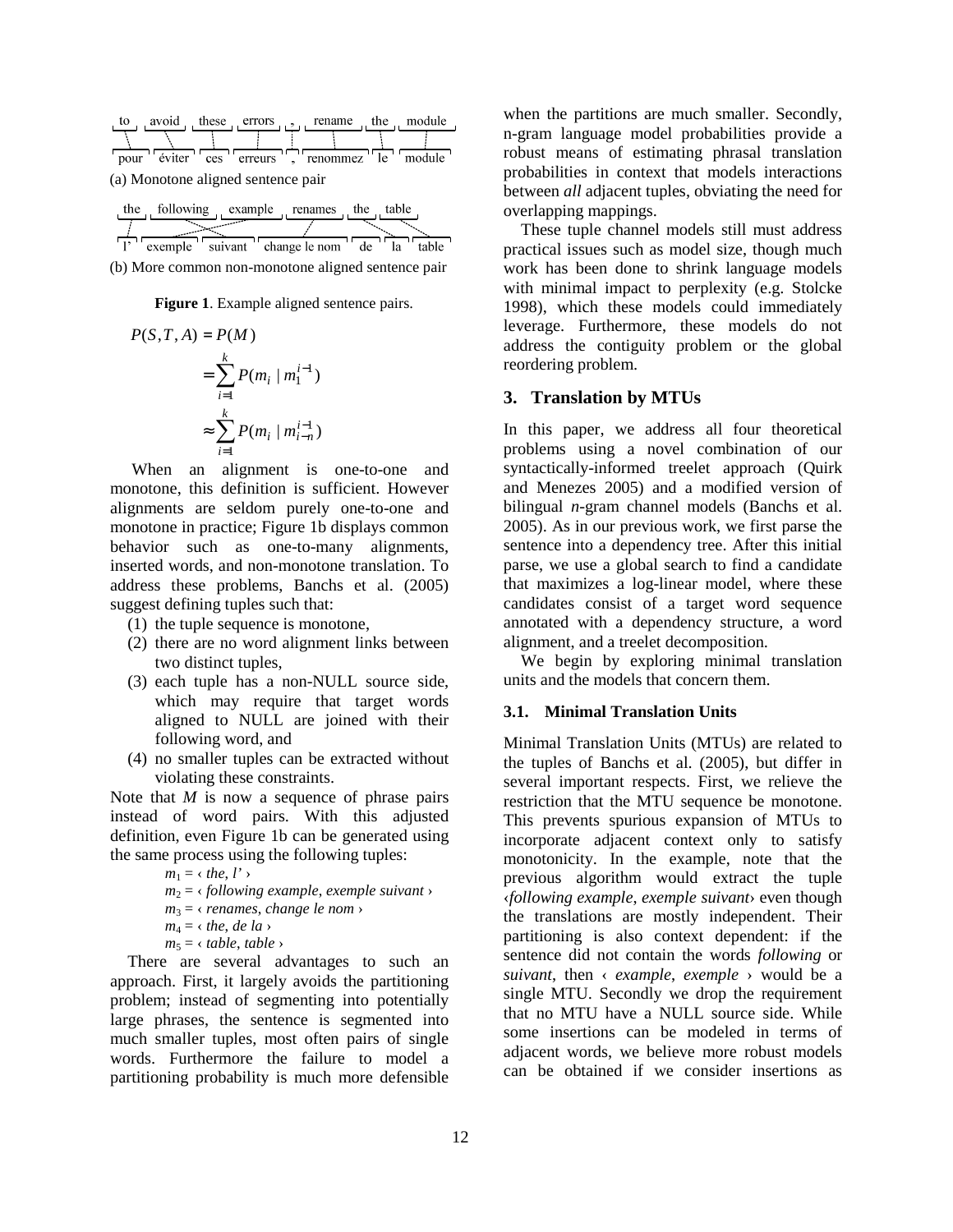|                  |            | <b>English</b> | French    | <b>English</b> | Japanese  |
|------------------|------------|----------------|-----------|----------------|-----------|
| Training         | Sentences  | 300,000        |           | 500,000        |           |
|                  | Words      | 4,441,465      | 5,198,932 | 7,909,198      | 9,379,240 |
|                  | Vocabulary | 63,343         | 59,290    | 79.029         | 95,813    |
|                  | Singletons | 35,328         | 29.448    | 44,111         | 52,911    |
| Development test | Sentences  | <b>200</b>     |           | 200            |           |
|                  | Words      | 3,045          | 3,456     | 3,436          | 4,095     |
| Test             | Sentences  | 2,000          |           | 2,000          |           |
|                  | Words      | 30,010         | 34,725    | 35,556         | 3,855     |
|                  | OOV rate   | 5.5%           | 4.6%      | 6.9%           | 6.8%      |

**Table 4.1** Data characteristics

independent units. In the end our MTUs are defined quite simply as pairs of source and target word sets that follow the given constraints:

- (1) there are no word alignment links between distinct MTUs, and
- (2) no smaller MTUs can be extracted without violating the previous constraint.

Since our word alignment algorithm is able to produce one-to-one, one-to-many, many-to-one, one-to-zero, and zero-to-one translations, these act as our basic units. As an example, let us consider example (1) once again. Using this new algorithm, the MTUs would be:

> $m_1 = \langle$  *the*, *l'*  $\rangle$  $m_2$  =  $\langle$  *following*, *suivant*  $\rangle$ *m*3 = ‹ *example*, *exemple* › *m*4 = ‹ *renames*, *change le nom* ›  $m_5 = \langle \text{NULL}, de \rangle$  $m_6 = \langle$  *the*, *la*  $\rangle$  $m_7 = \langle \textit{table}, \textit{table} \rangle$

A finer grained partitioning into MTUs further reduces the data sparsity and partitioning issues associated with phrases. Yet it poses issues in modeling translation: given a sequence of MTUs that does not have a monotone segmentation, how do we model the probability of an aligned translation pair? We propose several solutions, and use each in a log-linear combination of models.

First, one may walk the MTUs in source order, ignoring insertion MTUs altogether. Such a model is completely agnostic of the target word order; instead of generating an aligned source target pair, it generates a source sentence along with a bag of target phrases. This approach expends a great deal of modeling effort in regenerating the source sentence, which may not be altogether desirable, though it does condition on surrounding translations. Also, it can be evaluated on candidates before orderings are considered. This latter property may be useful in

two-stage decoding strategies where translations are considered before orderings.

Secondly, one may walk the MTUs in target order, ignoring deletion MTUs. Where the sourceorder MTU channel model expends probability mass generating the source sentence, this model expends a probability mass generating the target sentence and therefore may be somewhat redundant with the target language model.

Finally, one may walk the MTUs in dependency tree order. Let us assume that in addition to an aligned source-target candidate pair, we have a dependency parse of the source side. Where the past models conditioned on surface adjacent MTUs, this model conditions on tree adjacent MTUs. Currently we condition only on the ancestor chain, where  $parent_1(m)$  is the parent MTU of  $m$ , *parent*<sub>2</sub> $(m)$  is the grandparent of m, and so on:

$$
P(S,T,A) = P(M) \approx \prod_{m \in M} P(m \mid parent_1^{n-1}(m))
$$

This model hopes to capture information completely distinct from the other two models, such as translational preferences contingent on the head, even in the presence of long distance dependencies. Note that it generates unordered dependency tree pairs.

All of these models can be trained from a parallel corpus that has been word aligned and the source side dependency parsed. We walk through each sentence extracting MTUs in source, target, and tree order. Standard n-gram language modeling tools can be used to train MTU language models.

# **3.2. Decoding**

We employ a dependency tree-based beam search decoder to search the space of translations. First the input is parsed into a dependency tree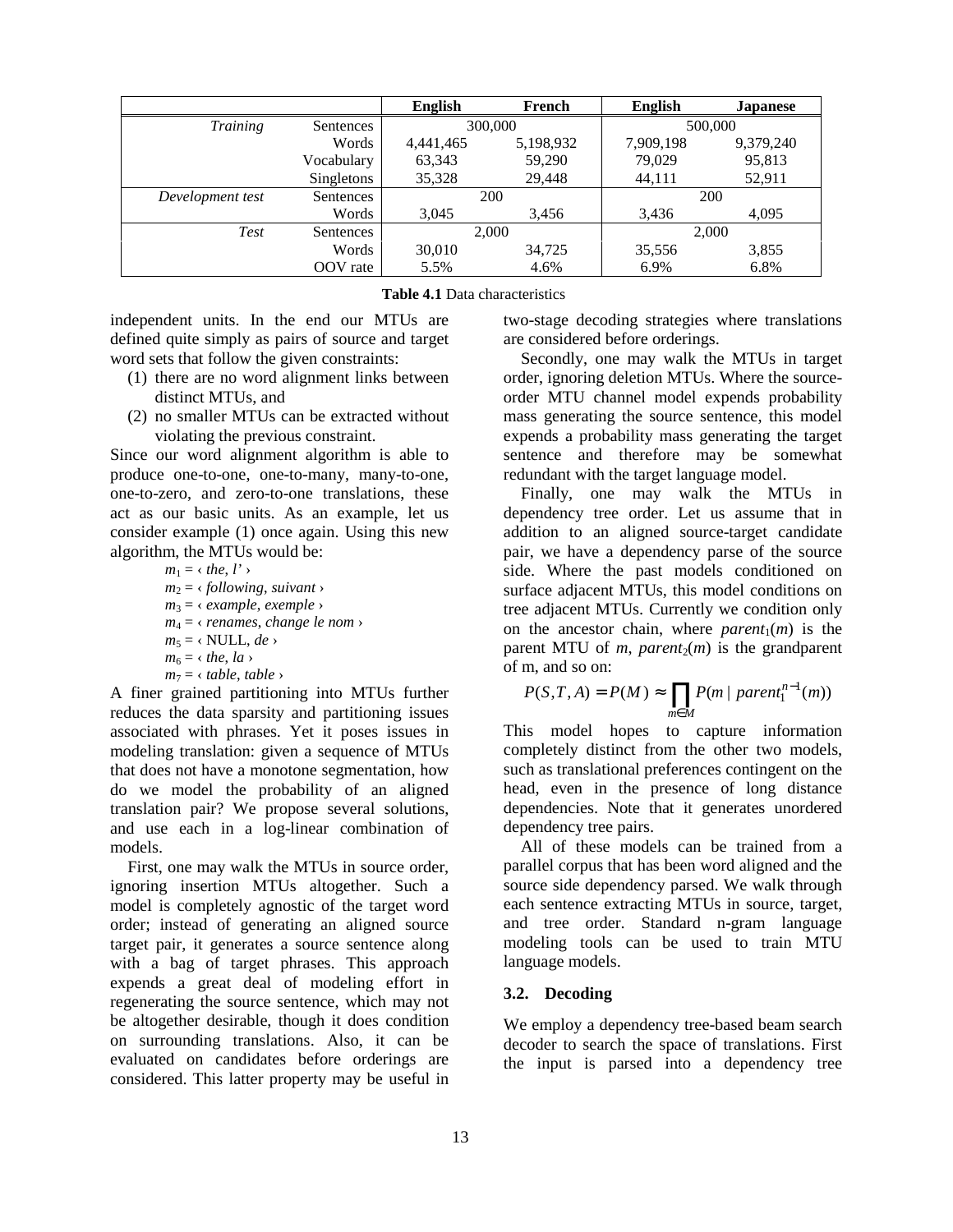structure. For each input node in the dependency tree, an n-best list of candidates is produced. Candidates consist of a target dependency tree along with a treelet and word alignment. The decoder generally assumes phrasal cohesion: candidates covering a substring (not subsequence) of the input sentence produce a potential substring (not subsequence) of the final translation. In addition to allowing a DP / beam decoder, this allows us to evaluate string-based models (such as the target language model and the source and target order MTU n-gram models) on partial candidates. This decoder is unchanged from our previous work: the MTU n-gram models are simply incorporated as feature functions in the log-linear combination. In the experiments section the MTU models are referred to as model set (1).

#### **3.3. Other translation models**

#### **Phrasal channel models**

We can estimate traditional channel models using maximum likelihood or lexical weighting:

$$
f_{\text{DirectMLE}}(S, T, A) = \prod_{(\sigma, \tau) \in treelets(A)} \frac{c(\sigma, \tau)}{c(\sigma, \tau)}
$$

$$
f_{\text{InverseMLE}}(S, T, A) = \prod_{(\sigma, \tau) \in treelets(A)} \frac{c(\sigma, \tau)}{c(\tau, \tau)}
$$

$$
f_{\text{DirectM1}}(S, T, A) = \prod_{(\sigma, \tau) \in treelets(A)} \prod_{t \in \tau} \sum_{s \in \sigma} p(t \mid s)
$$

$$
f_{\text{InverseM1}}(S, T, A) = \prod_{(\sigma, \tau) \in treelets(A)} \prod_{s \in \sigma} \sum_{t \in \tau} p(s \mid t)
$$

We use word probability tables  $p(t | s)$  and  $p(s | t)$ estimated by IBM Model 1 (Brown et al. 1993). Such models can be built over phrases if used in a phrasal decoder or over treelets if used in a treelet decoder. These models are referred to as set (2).

 $treelets(A)$   $s \in \sigma$  *t* 

 $\sigma, \tau \in \mathcal{I}$  reelets(A)  $s \in \sigma$  t $\in \tau$ 

#### **Word-based models**

A target language model using modified Kneser-Ney smoothing captures fluency; a word count feature offsets the target LM preference for shorter selections; and a treelet/phrase count helps bias toward translations using fewer phrases. These models are referred to as set (3).

$$
f_{\text{targetLM}}(S, T, A) = \prod_{i=1}^{|T|} P(t_i \mid t_{i-n}^{i-1})
$$

$$
f_{\text{wordcount}}(S, T, A) = |T|
$$

$$
f_{\text{phrasecount}}(S, T, A) = | \text{treelets}(A) |
$$

#### **Syntactic models**

As in Quirk and Menezes (2005), we include a linguistically-informed order model that predicts the head-relative position of each node independently, and a tree-based bigram target language model; these models are referred to as set  $(4)$ .

$$
f_{\text{order}}(S, T, A) = \prod_{t \in T} P(\text{position}(t) | S, T, A)
$$

$$
f_{\text{treeLM}}(S, T, A) = \prod_{t \in T} P(t | \text{parent}(t))
$$

### **4. Experimental setup**

We evaluate the translation quality of the system using the BLEU metric (Papineni et al., 02) under a variety of configurations. As an additional baseline, we compare against a phrasal SMT decoder, Pharaoh (Koehn et al. 2003).

#### **4.1. Data**

Two language pairs were used for this comparison: English to French, and English to Japanese. The data was selected from technical software documentation including software manuals and product support articles; Table 4.1 presents the major characteristics of this data.

# **4.2. Training**

We parsed the source (English) side of the corpora using NLPWIN, a broad-coverage rulebased parser able to produce syntactic analyses at varying levels of depth (Heidorn 2002). For the purposes of these experiments we used a dependency tree output with part-of-speech tags and unstemmed surface words. Word alignments were produced by GIZA++ (Och and Ney 2003) with a standard training regimen of five iterations of Model 1, five iterations of the HMM Model, and five iterations of Model 4, in both directions. These alignments were combined heuristically as described in our previous work.

We then projected the dependency trees and used the aligned dependency tree pairs to extract treelet translation pairs, train the order model, and train MTU models. The target language models were trained using only the target side of the corpus. Finally we trained model weights by maximizing BLEU (Och 2003) and set decoder optimization parameters (*n*-best list size, timeouts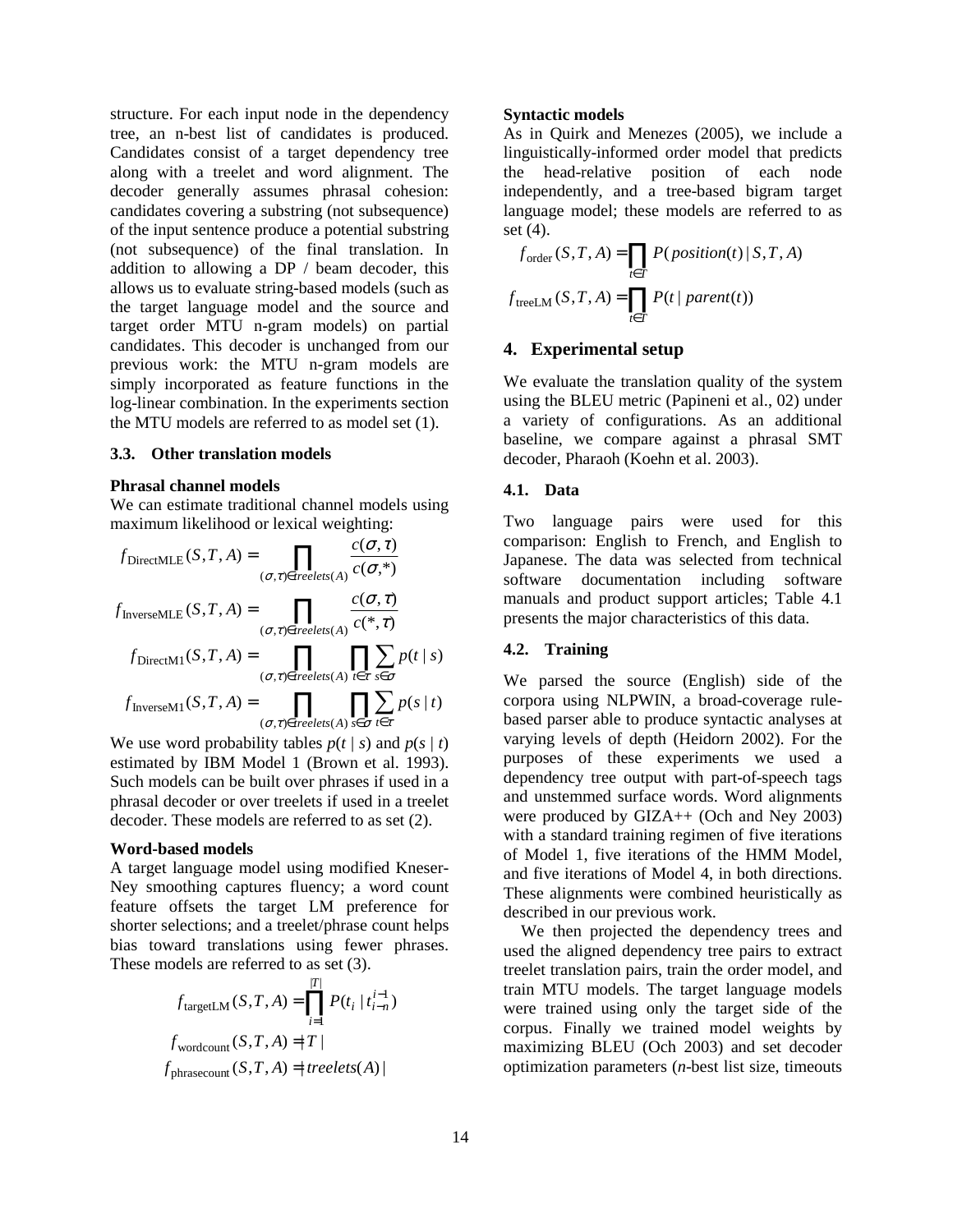|                                              | EF                                              | E.I            |  |  |
|----------------------------------------------|-------------------------------------------------|----------------|--|--|
| Phrasal decoder (Pharaoh)                    |                                                 |                |  |  |
| Model sets $(2),(3)$                         | $45.8 \pm 2.0$                                  | $32.9 \pm 0.9$ |  |  |
|                                              | Treelet decoder, without discontiguous mappings |                |  |  |
| Model sets $(2),(3)$                         | $45.1 \pm 2.1$                                  | $33.2 \pm 0.9$ |  |  |
| Model sets $(2), (3), (4)$                   | $48.4 \pm 2.0$                                  | $34.8 \pm 0.9$ |  |  |
| Treelet decoder, with discontiguous mappings |                                                 |                |  |  |
| Model sets $(2),(3)$                         | $46.4 + 2.1$                                    | $34.3 \pm 0.9$ |  |  |
| Model sets $(2), (3), (4)$                   | $48.7 \pm 2.1$                                  | $34.9 \pm 0.9$ |  |  |
| Model sets $(1), (3), (4)$                   | $49.6 \pm 2.1$                                  | $33.9 \pm 0.8$ |  |  |
| Model sets $(1)-(4)$                         | $50.5 \pm 2.1$                                  | $36.2 \pm 0.9$ |  |  |

**Table 5.1**. Broad system comparison.

etc) on a development test set of 200 held-out sentences each with a single reference translation. Parameters were individually estimated for each distinct configuration.

#### **Pharaoh**

The same GIZA++ alignments as above were used in the Pharaoh decoder (Koehn 2004). We used the heuristic combination described in (Och and Ney 2003) and extracted phrasal translation pairs from this combined alignment as described in (Koehn et al., 2003). Aside from MTU models and syntactic models (Pharaoh uses its own ordering approach), the same models were used: MLE and lexical weighting channel models, target LM, and phrase and word count. Model weights were also trained following Och (2003).

#### **5. Results**

We begin with a broad brush comparison of systems in Table 5.1. Throughout this section, treelet and phrase sizes are measured in terms of MTUs, not words. By default, all systems (including Pharaoh) use treelets or phrases of up to four MTUs, and MTU bigram models. The first results reiterate that the introduction of discontiguous mappings and especially a linguistically motivated order model (model set (4)) can improve translation quality. Replacing the standard channel models (model set (2)) with MTU bigram models (model set (1)) does not

|                                           | EF             | E.I            |  |  |
|-------------------------------------------|----------------|----------------|--|--|
| Treelet decoder, model sets $(1),(3),(4)$ |                |                |  |  |
| MTU unigram                               | $47.8 + 2.1$   | $33.2 + 0.9$   |  |  |
| MTU bigram                                | $49.6 \pm 2.1$ | $33.9 \pm 0.8$ |  |  |
| MTU trigram                               | $49.9 + 2.0$   | $34.0+0.9$     |  |  |
| MTU 4-gram                                | $49.6 \pm 2.1$ | $34.1 \pm 0.9$ |  |  |
| Treelet decoder, model sets (1)-(4)       |                |                |  |  |
| MTU unigram                               | $48.6 \pm 2.1$ | $34.3 \pm 1.0$ |  |  |
| MTU bigram                                | $50.5 \pm 2.1$ | $36.2 \pm 0.9$ |  |  |
| MTU trigram                               | $48.9 \pm 2.0$ | $36.1 \pm 0.9$ |  |  |
| MTU 4-gram                                | $50.4 \pm 2.0$ | $36.2 \pm 1.0$ |  |  |

**Table 5.2**. Varying MTU n-gram model order.

appear to degrade quality; it even seems to boost quality on EF. Furthermore, the information in the MTU models appears somewhat orthogonal to the phrasal models; a combination results in improvements for both language pairs.

The experiments in Table 5.2 compare quality using different orders of MTU n-gram models. (Treelets containing up to four MTUs were still used as the basis for decoding; only the order of the MTU n-gram models was adjusted.) A unigram model performs surprisingly well. This supports our intuition that atomic handling of non-compositional multi-word translations is a major contribution of phrasal SMT. Furthermore bigram models increase translation quality supporting the claim that local context is another contribution. Models beyond bigrams had little impact presumably due to sparsity and smoothing.

Table 5.3 explores the impact of using different phrase/treelet sizes in decoding. We see that adding MTU models makes translation more resilient given smaller phrases. The poor performance at size 1 is not particularly surprising: both systems require insertions to be lexically anchored: the only decoding operation allowed is translation of some visible source phrase, and insertions have no visible trace.

# **6. Conclusions**

In this paper we have teased apart the role of

|      | Phrasal decoder<br>model sets $(2), (3)$ |                | Treelet decoder: MTU bigram<br>model sets $(1), (3), (4)$ |                | Treelet decoder: MTU bigram<br>model sets $(1)-(4)$ |                |
|------|------------------------------------------|----------------|-----------------------------------------------------------|----------------|-----------------------------------------------------|----------------|
| Size | EF                                       | E.I            | EF                                                        | EJ.            | EF                                                  | E.I            |
|      | $32.6 \pm 1.8$                           | $20.5+0.7$     | $26.3 \pm 1.3$                                            | $15.4 \pm 0.7$ | $29.8 \pm 1.4$                                      | $16.7 + 0.7$   |
| 2    | $40.4 \pm 1.9$                           | $29.7+0.7$     | $48.7+2.1$                                                | $32.4 + 0.9$   | $47.7+2.1$                                          | $33.8 \pm 0.8$ |
| 3    | $44.3 + 2.1$                             | $30.7+0.9$     | $48.5 + 2.0$                                              | $34.6 \pm 0.9$ | $48.5 + 2.0$                                        | $35.1 \pm 0.9$ |
|      | $45.8 + 2.0$                             | $32.9 \pm 0.9$ | $49.6 \pm 2.1$                                            | $33.9 \pm 0.8$ | $50.5 \pm 2.1$                                      | $36.2 \pm 0.9$ |

**Table 5.3**. Varying phrase / treelet size.